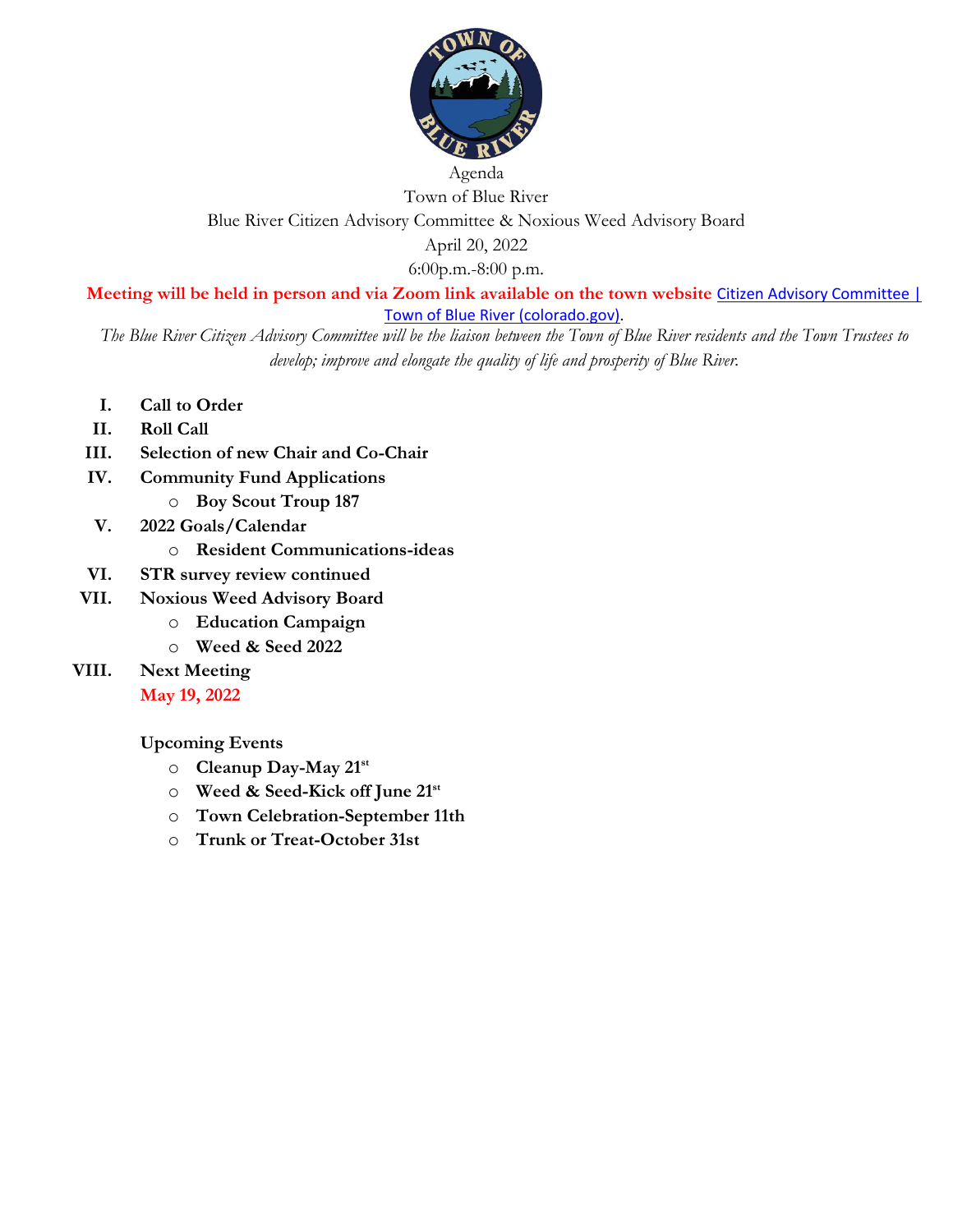

# Minutes Town of Blue River Blue River Citizen Advisory Committee March 30, 2022 6:00p.m.-8:00 p.m.

#### **Meeting held via Zoom**.

*The Blue River Citizen Advisory Committee will be the liaison between the Town of Blue River residents and the Town Trustees to develop; improve and elongate the quality of life and prosperity of Blue River.*

#### **IX. Call to Order**

o Chair Noah Hopkins called the meeting to order at 6:26 p.m.

#### **X. Roll Call**

- o Noah Hopkins, Chair
- o Steven Kucera
- o Doug Smith

Also present: Board Liaison Trustee Kelly Finley; and Town Manager Michelle Eddy

#### **XI. Upcoming Events-Set Calendar**

- o Manger Eddy noted that this calendar will be placed on the website and in future communications and social media.
- o **Cleanup Day-May 21st**
	- Manager Eddy discussed the upcoming plans for Cleanup Day

#### o **Weed & Seed-Kick off June 21 st**

- Manager Eddy noted seeds have been ordered and asked if there were any changes needed for 2022.
- **Communications: newsletter; Summit Daily;**
- Give up Weed campaign for 40 days in June/July
- Promote with HC3
- Have a laminated sign with Weed/Seed program with QR code to learn more.
- **•** Create a banner with QR code

#### o **Town Celebration**

**•** Discussion of possible dates. Decision to do September 11th

#### o **Trunk or Treat**

■ Discussion of plans and date. Monday, October 31<sup>st</sup> same format as last year.

#### **XII. 2022 Goals/Calendar**

#### o **Resident Communications-ideas**

- Ideas were discussed to bring neighbors together. Discussion to have communications through the neighborhoods about what the committee has been doing. Bring people together at the park or Myla Rose. The goal is to create a sense of community.
- Block parties with portable grills.
- **Community BBQ with Citizen Advisory and invite the other committees.**
- o **Community Fund**
	- **Review revised application**
	- Set funding calendar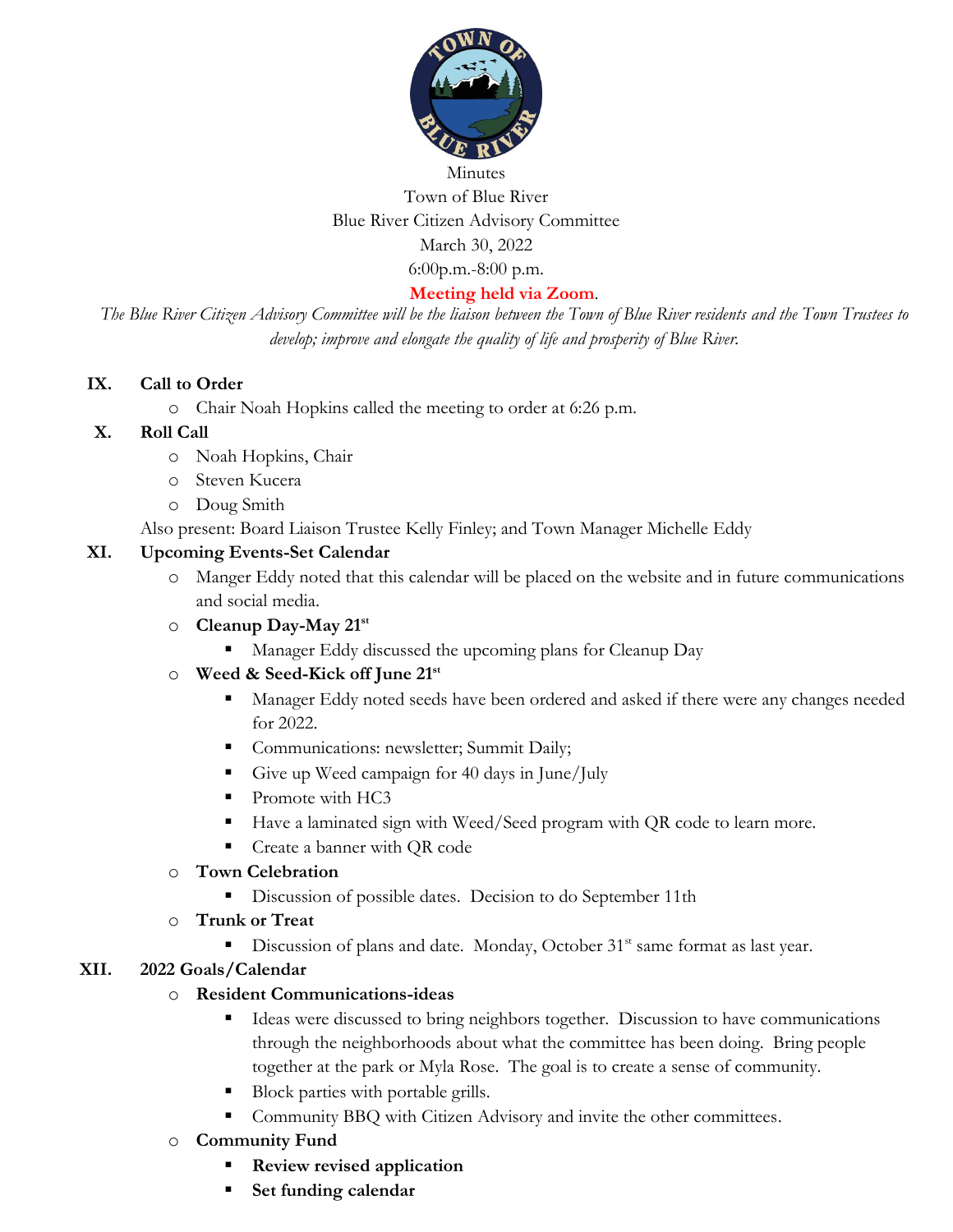- Manager Eddy presented a revised application for funding and discussed what has been done in the past. The community fund budget is \$10,000. Commitment was made to fund \$5,000 to Summit County Search and Rescue and \$1,000 has been committee to the COVID volunteer appreciation.
- Discussion to leave less formal and open to see if there is interest. Suggestion to put in the newsletter and social media. Have a rolling deadline with rules and an end date. Applications accepted on a continuing basis until funding is exhausted. Starting June 1<sup>st</sup>. Manager Eddy will adjust the application and send to the committee for review.
- Discussion to have quarterly awards to allow more time for communication and review. June  $1^{st}$  and September  $1^{st}$ .

## **XIII. Meeting dates/Schedule**

- o Manager Eddy noted the need for a more consistent schedule that works for everyone.
- o Suggestion to move meetings to the third Wednesday of the month.

## **XIV. Committee Openings/Attendance**

- o Manger Eddy noted attendance and the bylaws. She asked if there needs to be new members recruited.
- o Discussion to reach out to recruit new members as well as to reach out to existing members about their attendance.
- o Suggestion to hold hybrid meetings versus just Zoom.
- o Recommendation to have members attend the May meeting to report out and have a discussion on what the Trustees would like from the committee. Include this on future agendas.

## **XV. STR survey review continued**

o Discussion to send the raw excel spreadsheets to the committee for further evaluation. Decision to continue to watch the county responses while evaluating the data.

# **XVI. Next Meeting**

o **April 20, 2022**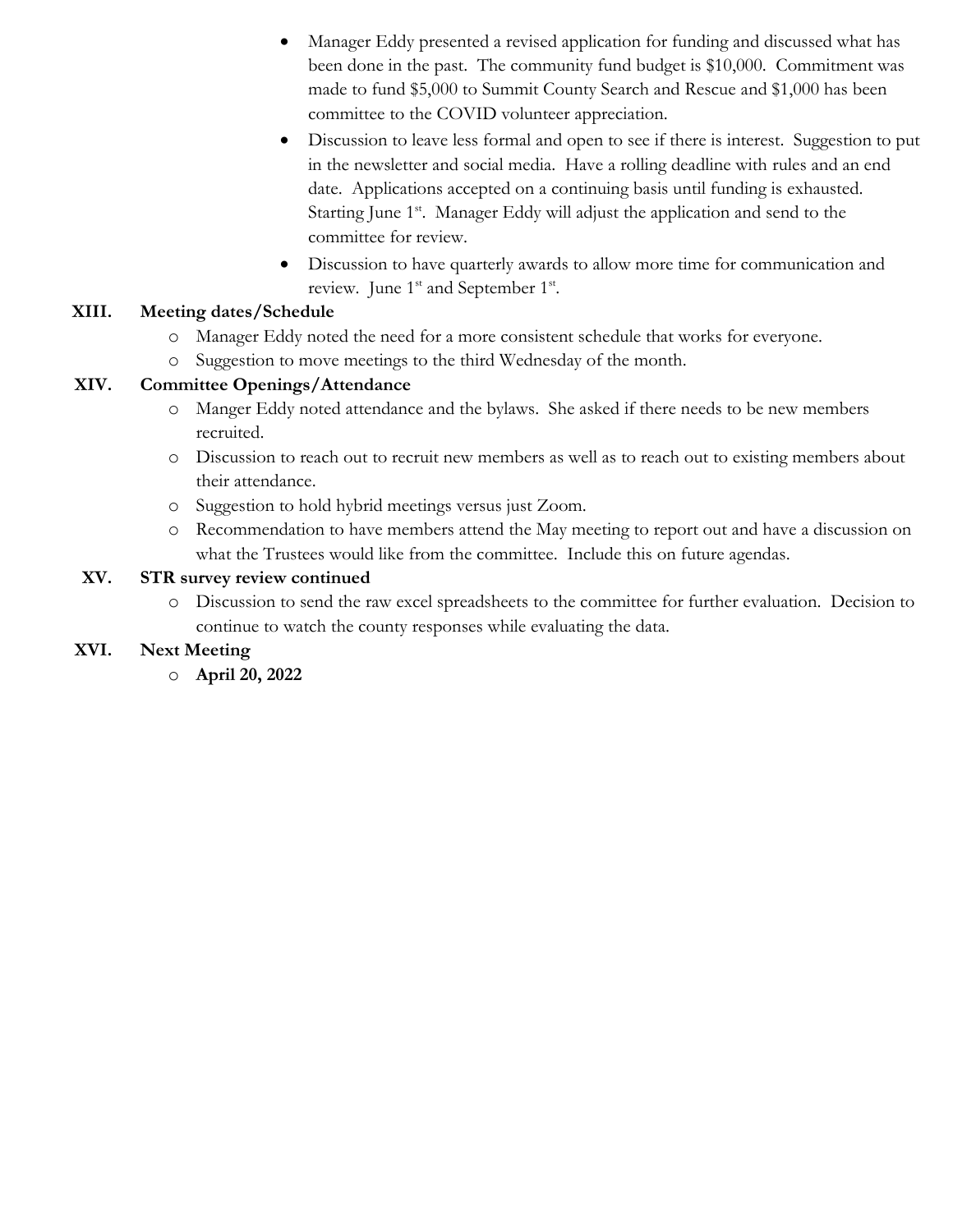

# Town of Blue River Community Fund Application

The Blue River Citizen Advisory Committee will be the liaison between the Town of Blue River residents and the Town Trustees to *develop; improve and elongate the quality of life and prosperity of Blue River.*

Thank you for your interest in receiving funding through the Town of Blue River's Community Fund. The Fund has been established to provide resources to organizations directly impacting and benefiting the residents and community of the Town of Blue River. Applications are received once a year for funding. Please review the applicationguidelines below. If you, your group or organization meet the outline criteria, please fillout and submit your application to the Blue River Citizen Advisory Committee at [info@townofblueriver.org](mailto:info@townofblueriver.org)

## **Deadlines**

Applications are reviewed monthly by the Citizen Advisory Committee. Deadline for applications is the second Tuesday of the month. Applications will be reviewed by theCommittee and any recommendations will be referred to the Board of Trustees for funding the following month.

# *Policy and Procedure for Community Fund Grants*

# **Purpose**

The purpose of this policy is to set a uniform policy and process by which community groups and organizations may request financial and in-kind participation from the Town of Blue River in support of projects, programs and events meeting the eligibility requirements set forth below. All applications will be reviewed by the Blue River CitizenAdvisory Committee for recommendation of funding to the Board of Trustees.

# **Limitations and Special Provisions**

The Town Board of Trustees has certain fiscal limitations on the amount of municipal funds it can set aside for donations to community projects. The aggregate amount is set aside by the Town Board of Trustees during the annual budget process. This amount mayvary from budget year to budget year according to priorities, available revenues, and the amount appropriated by the Town Board for this purpose each year.

The Town is precluded from donating funds to any religious organization.

Depending upon the characteristics of the project or event, the Town's participation maynecessitate that appropriate insurance coverage be provided by the applicant at the applicant's cost.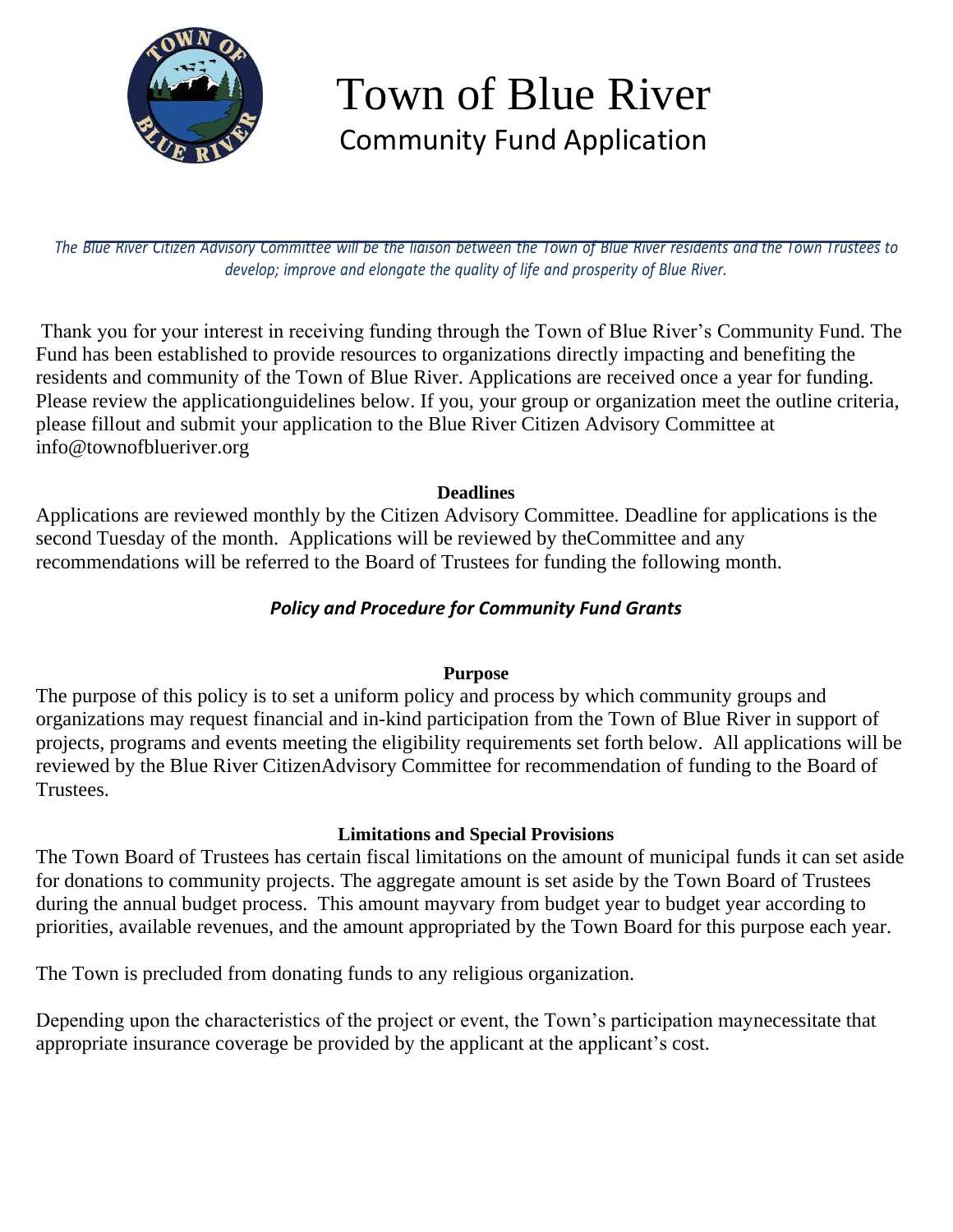# **Eligibility**

Eligibility is restricted to applicants which are recognized community service organizations, organized and federally designated for tax purposes as non-profit corporations, or a governmental agency. Private businesses may apply through a local non-profit or governmental agency which will serve as the sponsor and administrative unit for managing the project, program or event.

## **Award Criteria**

All applications for municipal donations will be reviewed based upon how well the stated purpose for the donation request serves the Town's citizens in relation to any or all of the following general criteria:

- Contribution to the general public good in areas of education, safety, health,welfare or recreation.
- Applicants conducting work directly benefiting the Town of Blue River and residents of Blue River.
- Examples of eligible projects:
	- o Trail work/improvements
	- o Weed mitigation
	- o Town Park improvements/clean up
	- o Participation in Town Clean Up Day.
	- o Youth projects
	- o Community Gardens
	- o Conservation/recycling
	- o Any group with Blue River youth participation
	- o Organizations benefiting Blue River residents
- The following types of requests are ineligible:
	- o Political campaigns
	- o Religious programs that require member in a certain religion or advance aparticular religious faith.
	- o Programs or projects that are already completed.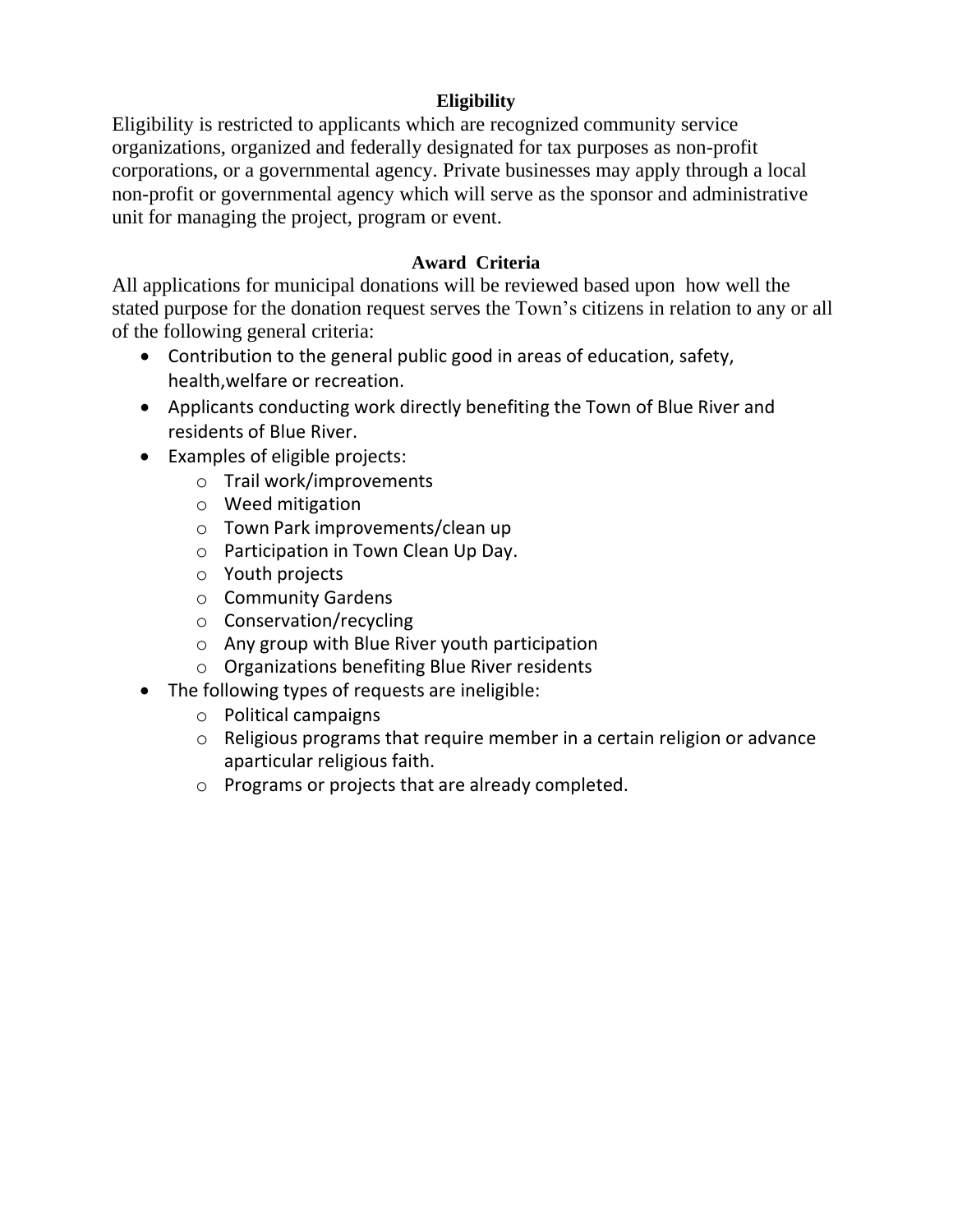Date: 4/11/22

Organization name: Boy Scouts of America, Troop <sup>187</sup> Breckenridge, CO

Tax ID#: FED ID 84-0485022 Organization (project) Chairperson: Is organization a non-profit?  $Y$ es Tim Reid, Scoutmaster, Naomi McMa\_hon, Treasurer, Dan Cleary, Asst SM

Email: [treidski@hotmail.com](mailto:treidski@hotmail.com) / [naomi.kaiini@gmail.com](mailto:naomi.kaiini@gmail.com) / [dcleary.cdcmgmt@gmail.com](mailto:dcleary.cdcmgmt@gmail.com)

Telephone: Dan Cleary - 970.389.4988

Address: 0023 Rustic Terrace Blue River

Amount Requested: \$ 2,500.00

How does your organization (project) benefit the Town of Blue River community?

Our Boy Scout troop consists of (17) boys ranging in age from 12 to 16. Two of our boys are residents in the town,

and they are proposing to clean town park and pull weeds. Though our troop is willing to work with the Town of Blue River on any project the Citizen Advisory Committee or Trustees see a need. Two of our scouts recently received Eagle rank, and last summer our troop assisted this Eagle in his community project at Twin Lakes in Leadville building a trail at the Printer Boy Campground. Perhaps the CAC would have our troop work with the Town's Trails Committee to work on a Trails project?

How long has your organization (project) been in existence? BSA has been in existence since 1910

#### Other Funding Sources:

Our primary annual fundraiser is during the holidays selling Christmas trees. Father Dyer Church is our Charter Sponsor. Some of our

scouts worked for the Dillon CO Pond Hockey Tournament this winter.

#### Plans for funding use:

Our troop has a number of adventure camps planned this year which will draw down the scout accounts. It is our hope that the troop could use this funding towards fall annual dues that all the troop's boys would benefit from. It would also allow us to help new families with the initial cost of registering in the fall making it more accessible (by lowering the initial cost of joining) for families. It will also help to cover initial upfront costs associated with pre-orders for our Christmas trees.

#### How will this funding affect your organization (project)?

It will positively affect our funding and allow us to increase membership with assisting new scout registrations, also lower costs